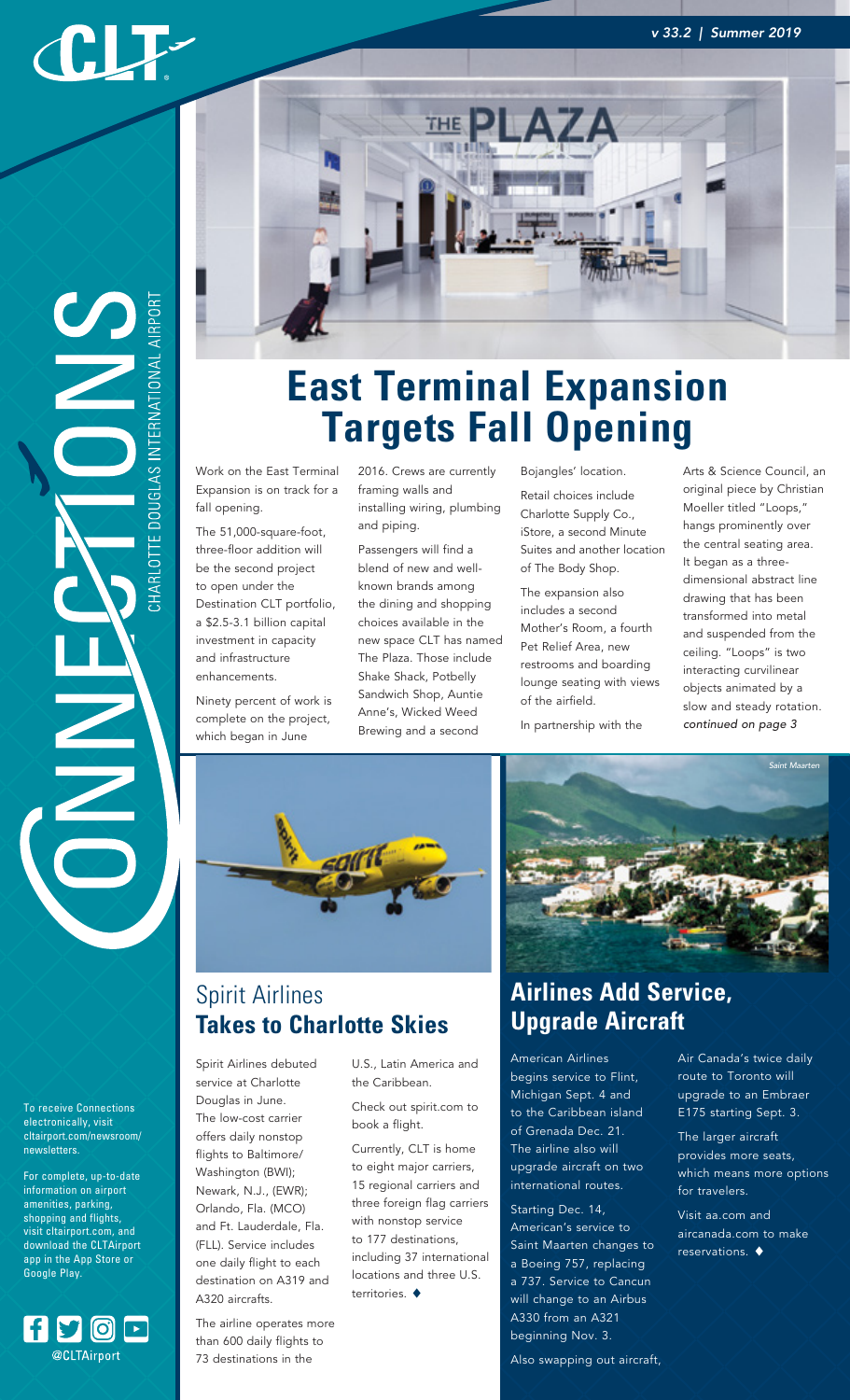## Concourse B Murals Celebrate Local Artists

## New Concessions Draw Fresh Concepts

## Little Libraries Provide **Variety of Reading Options**

There's a new food option at CLT, and other retail and food selections are on their way.

Pret A Manger opened July 9 on Concourse C. It offers freshly prepared sandwiches, wraps and salads.

HMSHost, CLT's food and beverage concessionaire, plans to also debut Auntie Anne's, Potbelly Sandwich Shop, Bojangles', Shake Shack and Wicked Weed brewery in the East Terminal Expansion this fall.

CLT Taproom and Uptown Minibar will welcome customers this winter on Concourse A.

Opening soon, Summerhouse on Concourse B and Rhino Market & Deli on Concourse A will join the list of Airport dining options for passengers.

For shopping excursions and a spot to unwind. CLT's retail concessionaire Paradies Lagardère, will add The Body Shop, iStore, Charlotte Supply Co. and Minute Suites to the East Terminal Expansion this fall.

Visit cltairport.com/shopdine-and-relax for a map of all CLT concessions.



The Aviation Department and Airport Community Partnerships (ACP), companies that operate out of, are based in, or have business with CLT, installed Little Libraries in local parks and recreation facilities this summer to promote reading among elementary and middle school students.

> Snap your selfie and tag #CLTselfie to share it with us.  $\blacklozenge$

In May, a book drive led by Aviation Department

employees collected more than 500 books to fill the libraries, which are located at Revolution Park Sports Academy, Dorothy Doores Waddy Pavilion, Wingate Park and Reid Neighborhood Park.

Students may visit those sites and select a book to take home to keep or to exchange on a return visit.

A wide variety of reading selections are available

from fiction to nonfiction. There's a book to fit anyone's interest.

The community-outreach initiative helps support students living in the West Boulevard Corridor by providing easy access to books during the summer, while also encouraging reading all year long.



### Selfie Stations Capture Memorable Moments

Strike a pose. Three selfie stations are photo ready at CLT.

The stations were installed in June as a customer-engagement initiative to promote the Airport and city of Charlotte.

The locations are - A/B Connector (a Charlotte postcard), Concourse

A Expansion (a colorful graphic of the Queen Charlotte statue with the city skyline as the backdrop) and Ticketing between Checkpoints D and E (the letters CLT).

Destination CLT, the Airport's \$2.5 -\$3.1 billion capital investment program, is making major progress in the expansion of CLT's roadways, curb front, airfield and terminal to meet growth demand through 2035.

#### Elevated Roadway and Terminal Curb Front

Phase III of the Elevated Roadway and Terminal Curb Front is underway. It includes setting the final girders, pouring concrete and demolishing the existing entrance and exit ramps to complete the west and east ends of the roadway.

> In 2020, American Express will add a Centurion Lounge on the third floor.  $\blacklozenge$

When complete this fall,

the \$50 million project will be unveiled in phases starting with the debut of eight new lanes on the lower level roadway. Commercial vehicles (shuttles, buses, taxis and ride-sharing services) will then shift to the three inside lanes near the terminal, and personal vehicles will occupy the five outside lanes near

the Hourly Deck.

Opening the three upper lanes near the terminal to commercial vehicles is the last phase. Those lanes will initially be used to stage equipment for the Terminal Lobby Expansion that begins in 2020 and will take about five years to complete. Terminal Renovations Now that renovations to Concourse B are complete, attention has turned to Concourses A and C upgrades.

Renovations on Concourse C are progressing with

completion expected in 2020. Opened in 1982 as the East Concourse, one of the two original concourses, crews are working at one end and making their way toward the Atrium.

> All ceiling tile and terrazzo is installed throughout the corridor and at some gates. Seating area carpet is down and new chairs with integrated power and wireless charging units should be installed later this fall.

The pouring of terrazzo, ceiling and HVAC work is ongoing on the southside of the original Concourse A. Completion is scheduled for later this fall. The northside of the concourse was reopened in April after upgrades.

Visit cltairport.com/ destinationclt for construction updates.

# CLF-

## **CONSTRUCTION** UPDATE





*Elevated Roadway and Terminal Curb Front*



*Concourse B Renovations completed*



*Concourse C Renovations*





Original artworks by local artists Raèd Al-Rawi and Nico Amortegui are capturing the attention of passengers on Concourse B. The murals were digitally reproduced to scale and installed this spring in select gate areas as part of concourse renovations.

CLT partnered with the Arts & Science Council and Public Art Commission for the project.

Al-Rawi's two murals "Journey 1" and "Journey 2" take passengers on a whimsical journey. "The images of flying people, animals and articles are intended to give a sense of dreamlike freedom as we travel on our journeys," Al-Rawi said.

Amortegui's paintings "Queens of Catawba" and "We are All on the Same Plane" are a celebration of women. "Whether passing through or coming home, these women serve to remind us of the rich history of the Charlotte area and the cultural heartbeat that thrives here," Amortegui said.

More art is planned as concourse renovations continue.

> *East Terminal continued*  Its movement is accomplished with the help of electric motors integrated into its support structure.

> Moeller's inspiration for the artwork was the white vapor contrails created by aircraft holding patterns in the skies above airports around the world.

The terminal addition also includes upgraded circulation space at the

Concourse E entrance. The number of escalators will grow from two to four, and a wider stairwell and elevator will give the busiest part of the Airport better traffic flow.